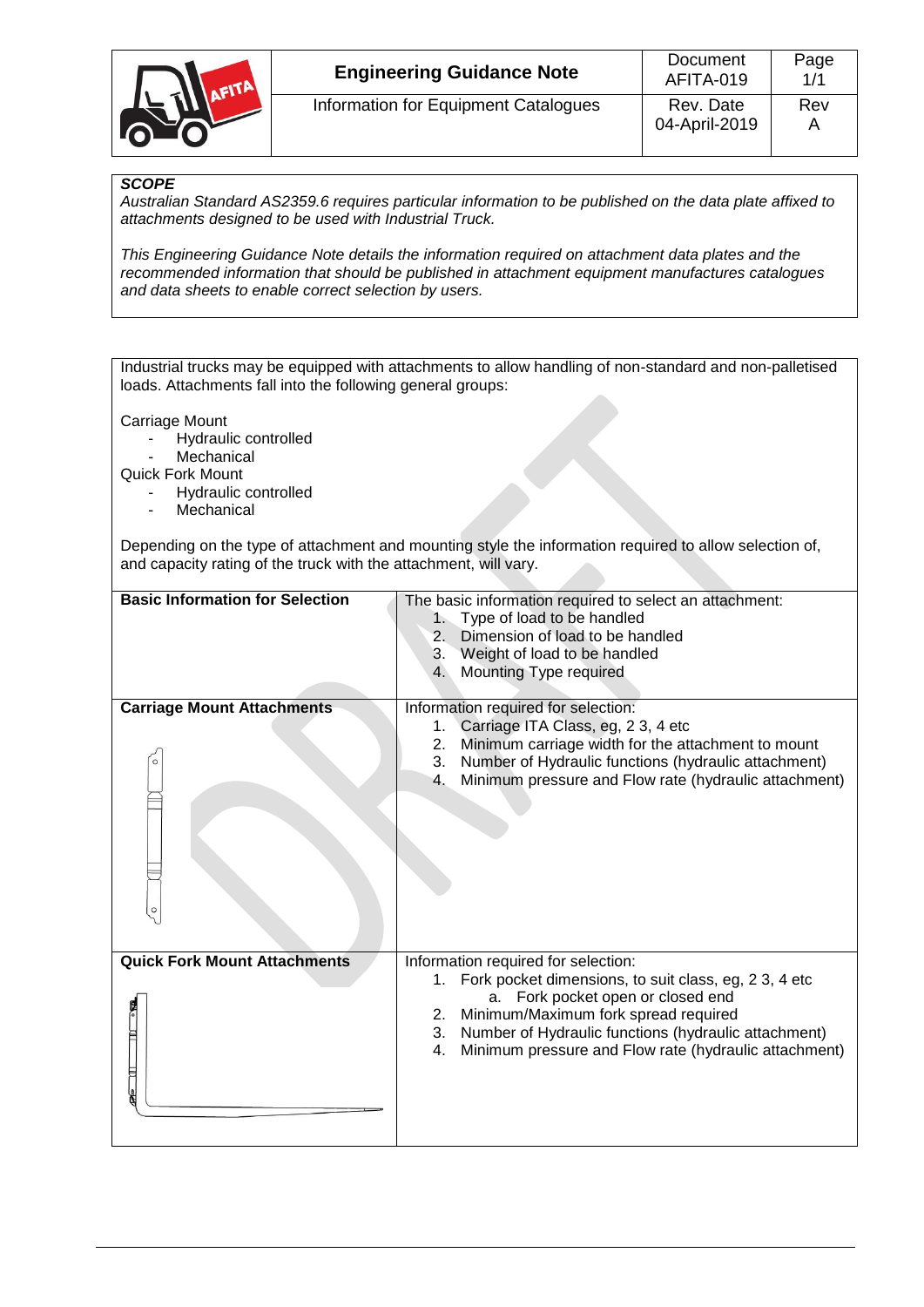

| Information for Determination of | Information required for determination of the trucks capacity    |  |
|----------------------------------|------------------------------------------------------------------|--|
| truck Capacity                   | when an attachment if fitted:                                    |  |
|                                  | 1. Weight of attachment (kg)                                     |  |
|                                  | 2. Capacity of attachment (kg)                                   |  |
|                                  | 3. Load centre distance for rated capacity (mm)                  |  |
|                                  | 4. Effective Thickness / Lost Load Distance (mm)                 |  |
|                                  | 5. Horizontal Centre of Gravity (mm)                             |  |
|                                  | 6. Vertical Centre of Gravity (mm)                               |  |
|                                  | 7. Lateral Centre of Gravity (mm)                                |  |
|                                  | 8. Maximum side shift distance (mm) for attachments with         |  |
|                                  | side shift function                                              |  |
|                                  |                                                                  |  |
|                                  | Note: some attachments may have more than one                    |  |
|                                  | orientation/configuration. In these instances, the rating should |  |
|                                  | be based on the orientation/configuration with the lowest        |  |
|                                  | capacity. For example, a rotating roll clamp has four (4)        |  |
|                                  | orientations:                                                    |  |
|                                  | Maximum Roll Diameter - Standard position                        |  |
|                                  | Minimum Roll Diameter - Standard position                        |  |
|                                  | Maximum Roll Diameter- Bilge position                            |  |
|                                  | Minimum Roll Diameter - Bilge position                           |  |
|                                  |                                                                  |  |

# **Information required on attachment data plates is defined in AS2359.6-2013**

AS 2350.6-2013 Clause 6.3.1.2 Removeable Attachments states:

Removable attachments shall be marked legibly and indelibly (e.g. weather-proofed, profiled letters) with at least the following details:

a) name and address of the attachment manufacturer or his authorized representative;

b) model or type;

c) serial number and year of manufacture;

d) mass of attachment, which may vary from the stated figure by up to  $\pm$  5 % or 200 kg, whichever is the lower of the two;

e) distance of the centre of gravity of the attachment from its mounting face on the truck;

f) rated capacity;

g) in the case of hydraulically or pneumatically operated attachments, the maximum operating pressure recommended by the attachment manufacturer;

h) load centre, if applicable;

i) lost load centre distance;

j) the instruction "The capacity of the truck and attachment combination shall be complied with".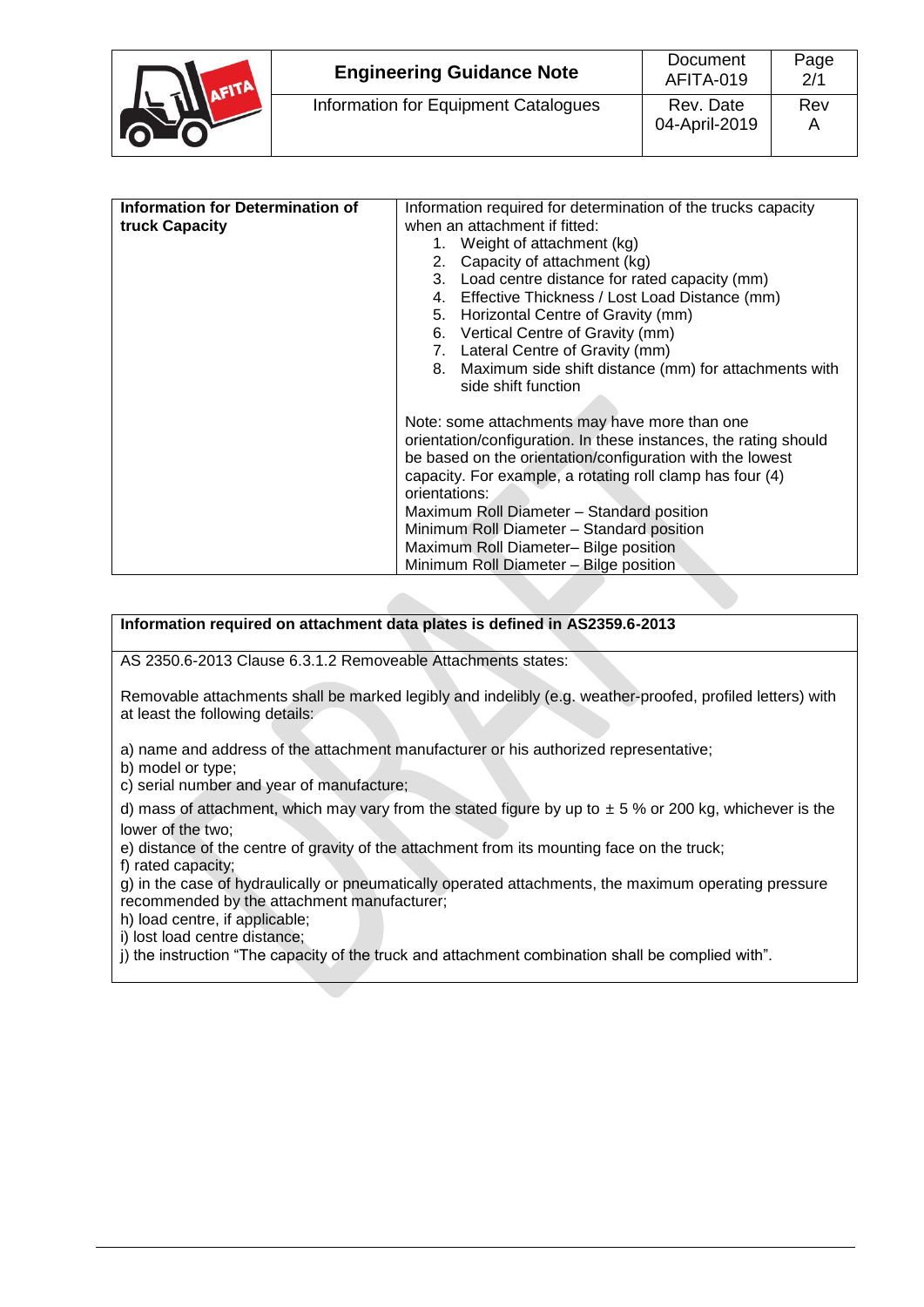|  | <b>Engineering Guidance Note</b>     | Document<br>AFITA-019      | Page<br>3/1 |
|--|--------------------------------------|----------------------------|-------------|
|  | Information for Equipment Catalogues | Rev. Date<br>04-April-2019 | Rev         |

# **Information for Equipment Catalogues**

Equipment catalogues providing information on attachments for Industrial Trucks should provide, as a minimum the following information to assist with the selection of an attachment:

- 1. Type of attachment and model designation, eg Clamp, rotator, fork positioner etc.
- 2. Capacity (SWL) of the attachment
- 3. ITA carriage type, if carriage mounted
- 4. Fork spread for Quick Fork Mount attachment
- 5. Number of hydraulic functions
- 6. Recommended pressure and flow rate for operation
- 7. Weight of attachment (kg)
- 8. Capacity of attachment (kg)
- 9. Load centre distance for rated capacity (mm)
- 10. Effective Thickness / Lost Load Distance (mm)
- 11. Horizontal Centre of Gravity (mm)
- 12. Vertical Centre of Gravity (mm)
- 13. Lateral Centre of Gravity (mm)
- 14. Maximum side shift distance (mm) for attachments with side shift function
- 15. Statement indicating Industrial Truck manufacturer or their agent must approve the use of the attachment, and is responsible for approving and making changes to capacity plate
- 16. Special requirements as defined in AS2359 for particular attachments

### **Requirements for Particular Attachments**

AS2359 require particular treatment of the following attachments

- 1. Maintenance cages
- 2. Jibs for handling suspended loads
- 3. Extension (Slipper) forks

**Maintenance Cage Maintenance cages shall only be used with High Lift Reach or** Counterbalance trucks, where:

- 1. Reach truck minimum capacity is 1000 kg; or 3x the total of the maintenance cage mass and capacity, whichever is the greater.
- 2. Counterbalance truck minimum capacity is 1800 kg; or 5x the total of the maintenance cage mass and capacity, whichever is the greater.
- 3. Truck be equipped with a feature to lockout/disable auxiliary functions when the maintenance cage is in use.
- 4. Maintenance Cage shall comply with AS2359.1